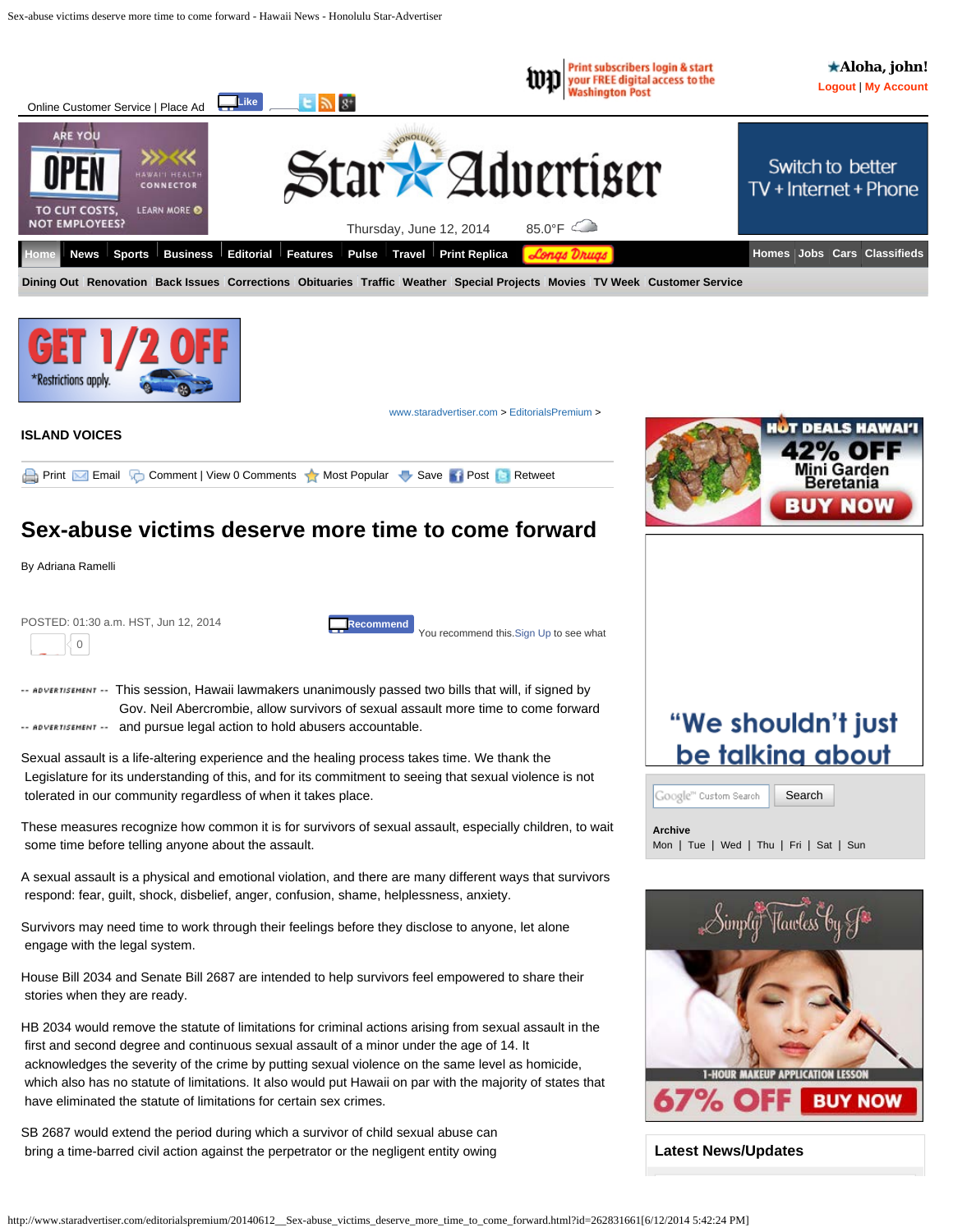a duty of care to the survivor of child sex abuse, including state entities that were previously exempt. Since 2012, when the window first opened, a number of survivors came forward to expose horrendous abuses. These survivors would have had no course of action without the window.

We also support the inclusion of lawsuits against state entities, as all survivors should have the opportunity for justice regardless of whether the entity that could have protect-ed them is private or public.

Opponents have argued that "memories fade" and "documents are lost," making it difficult for a defendant to defend against the allegations. Sexual assault is a highly traumatic experience, and generally time does not erase the knowledge of the abuse. A survivor may develop ways to cope with the trauma and reduce or eliminate time spent thinking about the abuse, but it is not forgotten.

In addition, lost or destroyed evidence works against both parties, if not more heavily against the state or plaintiff. The burden of proof is on the state in criminal cases and the plaintiff in civil cases, and a lack of evidence can make it harder for them to prove their case.

Again, we commend the Legislature for making this issue a priority, and are hopeful that these bills will receive the same consideration from the governor. We welcome the public to contact the governor to show support of these important measures for survivors of sexual violence.

**MORE FROM THE STAR-ADVERTISER**

[Child sex abuse bill overreached](http://www.staradvertiser.com/editorials/20110715_Child_sex_abuse_bill_overreached.html) 

[In pursuit of predators](http://www.staradvertiser.com/editorialspremium/20120205_In_pursuit_of_predators.html) 

[Changes to sex assault bill set new limits on victims' recourse](http://www.staradvertiser.com/newspremium/20140401_Changes_to_sex_assault_bill_set_new_limits_on_victims_recourse.html) 

[Veto looms over pedophilia bill](http://www.staradvertiser.com/news/20110711__Veto_looms_over_pedophilia_bill.html) 

[Bills seek more time for child sexual abuse victims](http://www.staradvertiser.com/newspremium/20140323_Bills_seek__more_time__to_file_suit_.html) 

[Lawmakers extend window for abuse lawsuits, add liable parties](http://www.staradvertiser.com/newspremium/20140425__Lawmakers_extend_window_for_abuse_lawsuits_add_liable_parties.html) 

[Hawaii sexual assault victims finally sure to receive compassionate care](http://www.staradvertiser.com/editorialspremium/20130428_Hawaii_sexual_assault_victims_finally_sure_to_receive_compassionate_care.html) 

**[Print](#page-0-0) [Email](#page-0-0) Comment | View 0 [Comments](#page-1-0) Most [Popular](http://www.staradvertiser.com/mostpopular?period=W&numItems=25) [Save](#page-0-0) Prince [Retweet](http://twitter.com/home?status=Check+Out+This+Link+http://www.staradvertiser.com/editorialspremium/20140612__Sex-abuse_victims_deserve_more_time_to_come_forward.html?id=262831661)** 

## <span id="page-1-0"></span>COMMENTS (O) You must be subscribed to participate in discussions

*By participating in online discussions you acknowledge that you have agreed to the [TERMS OF SERVICE](http://www.staradvertiser.com/about/sa_terms_of_service.html). An insightful discussion of ideas and viewpoints is encouraged, but comments must be civil and in good taste, with no personal attacks. Because only subscribers are allowed to comment, we have your personal information and are able to contact you. If your comments are inappropriate, you may receive a warning, and if you persist with such comments you may be banned from posting. To report comments that you believe do not follow our guidelines, email commentfeedback@staradvertiser.com.*

**Leave a comment**

Name: mjreck Comment:



Adriana Ramelli is the executive director of the Sex **Abuse Treatment** Center, a program of Kanjolani Medical Center for Women and Children.





 **[Learning about World Cup is](http://www.staradvertiser.com/sportspremium/20140612_Learning_about_World_Cup_is_almost_as_easy_as_ABC.html)** Ferd's Words

 **[almost as easy as ABC](http://www.staradvertiser.com/sportspremium/20140612_Learning_about_World_Cup_is_almost_as_easy_as_ABC.html)**

#### **Blogs**





#### **['Soul Sessions' featuring Josh Sharp](http://www.honolulupulse.com/2014/06/video-soul-sessions-josh-sharp-2/)**



 **[PICS:](http://www.honolulupulse.com/2014/06/pics-wildest-show-in-town/)**



**[Take A Bite:](http://www.honolulupulse.com/2014/06/take-a-bite-fresh-box/)  [Fresh Box](http://www.honolulupulse.com/2014/06/take-a-bite-fresh-box/)  [makes](http://www.honolulupulse.com/2014/06/take-a-bite-fresh-box/)**



[View All | Columns »](http://www.staradvertiser.com/columnists/)

区

Ĩ  **[Wildest](http://www.honolulupulse.com/2014/06/pics-wildest-show-in-town/) [Social](http://www.honolulupulse.com/2014/06/social-encore-matt-bruening/)**

١

 **[Encore:](http://www.honolulupulse.com/2014/06/social-encore-matt-bruening/)  [Bruening](http://www.honolulupulse.com/2014/06/social-encore-matt-bruening/)** **[L&L serves](http://www.honolulupulse.com/2014/06/l-and-l-cheap-eats/)  [up cheap](http://www.honolulupulse.com/2014/06/l-and-l-cheap-eats/)  [eats](http://www.honolulupulse.com/2014/06/l-and-l-cheap-eats/)**





 **[SuperCity:](http://www.honolulupulse.com/2014/06/supercity-adrian-lux/)  [lasting](http://www.honolulupulse.com/2014/06/supercity-adrian-lux/)  [Lux makes](http://www.honolulupulse.com/2014/06/supercity-adrian-lux/)** **[On The](http://www.honolulupulse.com/2014/06/on-the-record-dj-jon-ccc/)**

 **[Record: DJ](http://www.honolulupulse.com/2014/06/on-the-record-dj-jon-ccc/)  [Jon CCC](http://www.honolulupulse.com/2014/06/on-the-record-dj-jon-ccc/)**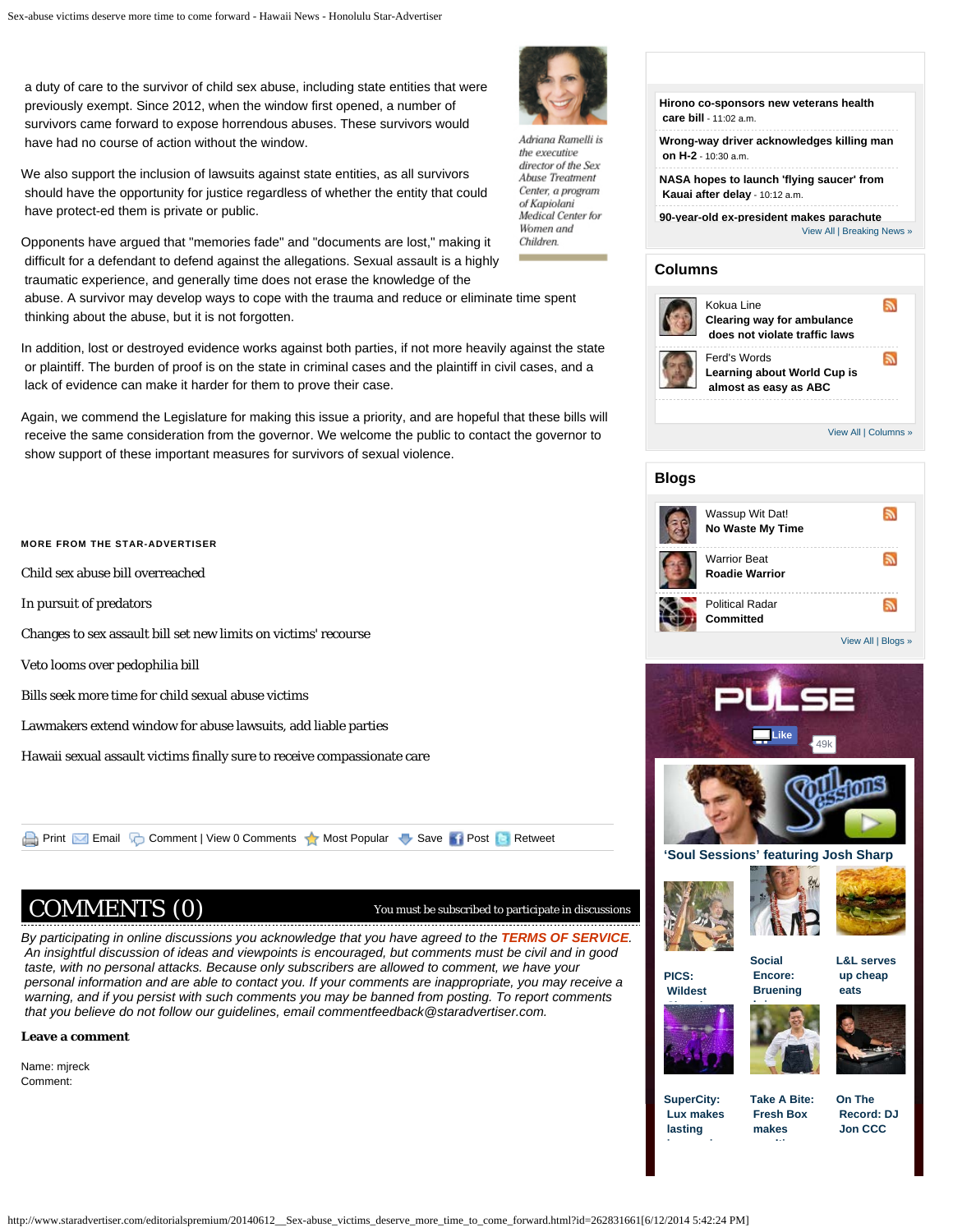**SUBMIT COMMENT** 

### IN OTHER NEWS









2:36

263 **COST** 





**STreeTFULSE** Available on the go! **DOWNLOAD THE APP** 

**[HOME PAGE](http://www.staradvertiser.com/)** [Back Issues](http://www.staradvertiser.com/archives/)

[Corrections](http://www.staradvertiser.com/news/corrections/) [Special](http://www.staradvertiser.com/specialprojects/)

**[HAWAII NEWS](http://www.staradvertiser.com/news/) [Newswatch](http://www.staradvertiser.com/newspremium/newswatchpremium/)** [911 Report](http://www.staradvertiser.com/newspremium/policeandfirepremium/) [Vital Statistics](http://www.staradvertiser.com/newspremium/vitalstatisticspremium/)

**[SPORTS](http://www.staradvertiser.com/sports)** [Hawaii Beat](http://www.staradvertiser.com/sportspremium/hawaiibeatpremium/) [Scoreboards](http://www.staradvertiser.com/sportspremium/scoreboardspremium/) [TV and Radio](http://www.staradvertiser.com/sportspremium/tvandradiopremium/) **[FEATURES](http://www.staradvertiser.com/features/)** [Weddings and](http://www.staradvertiser.com/celebrations/)  [Anniversaries](http://www.staradvertiser.com/celebrations/) [Be Well](http://www.staradvertiser.com/featurespremium/bewellpremium/)

**[EDITORIALS](http://www.staradvertiser.com/editorials/)** [Our View](http://www.staradvertiser.com/editorialspremium/saeditorialspremium/) **·** [Insight](http://www.staradvertiser.com/editorialspremium/insight/) [Guest Columns](http://www.staradvertiser.com/editorialspremium/guesteditorialspremium/) **INFORMATION** [News](http://www.staradvertiser.com/about/Star_Advertiser_Contact_Information.html#newsroom)  [Tips/Contact](http://www.staradvertiser.com/about/Star_Advertiser_Contact_Information.html#newsroom) [Advertise](http://www.staradvertiser.com/about/Star_Advertiser_Contact_Information.html#advertising)

**[HOMES](http://www.hawaiiislandhomes.com/)** [Hawaii](http://hawaiirenovation.staradvertiser.com/)  [Renovation](http://hawaiirenovation.staradvertiser.com/) [Place My Ad](http://www.staradvertiser.com/about/Star_Advertiser_Contact_Information.html#advertising) **[CLASSIFIEDS](http://www.hawaiisclassifieds.com/)** [Place My Ad](http://www.staradvertiser.com/about/Star_Advertiser_Contact_Information.html#advertising) [Obituaries](http://obits.staradvertiser.com/) [Cars](http://cars.staradvertiser.com/)

http://www.staradvertiser.com/editorialspremium/20140612\_\_Sex-abuse\_victims\_deserve\_more\_time\_to\_come\_forward.html?id=262831661[6/12/2014 5:42:24 PM]